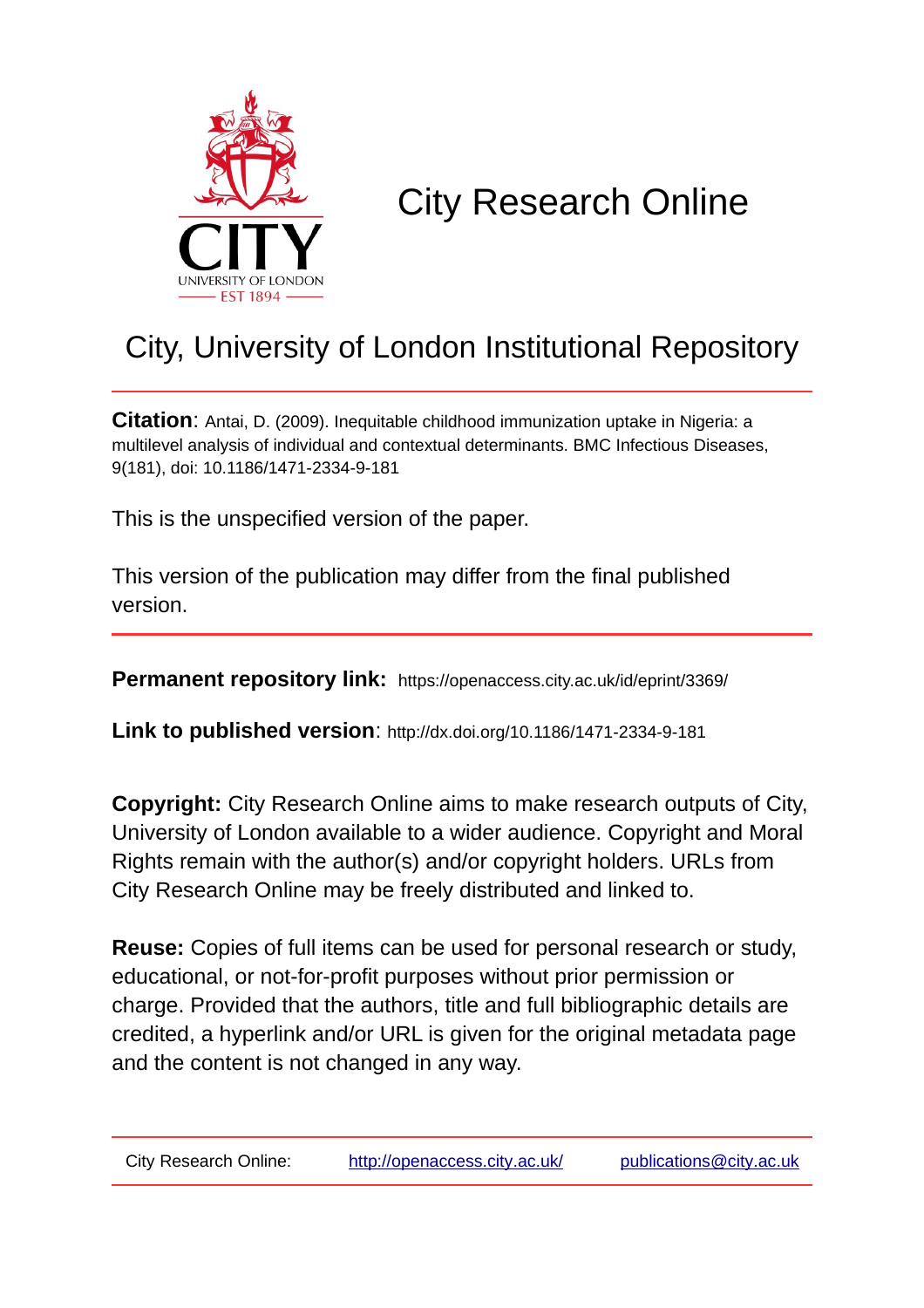# **Inequitable childhood immunization uptake in Nigeria: a multilevel analysis of individual and contextual determinants**

Diddy Antai \* 1, 2

<sup>1</sup> Division of Epidemiology, Institute of Environmental Medicine, Karolinska Institute, Stockholm, Sweden.

<sup>2</sup> Division of Global Health & Inequalities, The Angels Trust - Nigeria, Abuja, Nigeria.

Email address: Diddy Antai - [theangelstrust.nigeria@gmail.com](mailto:theangelstrust.nigeria@gmail.com)

\* Corresponding author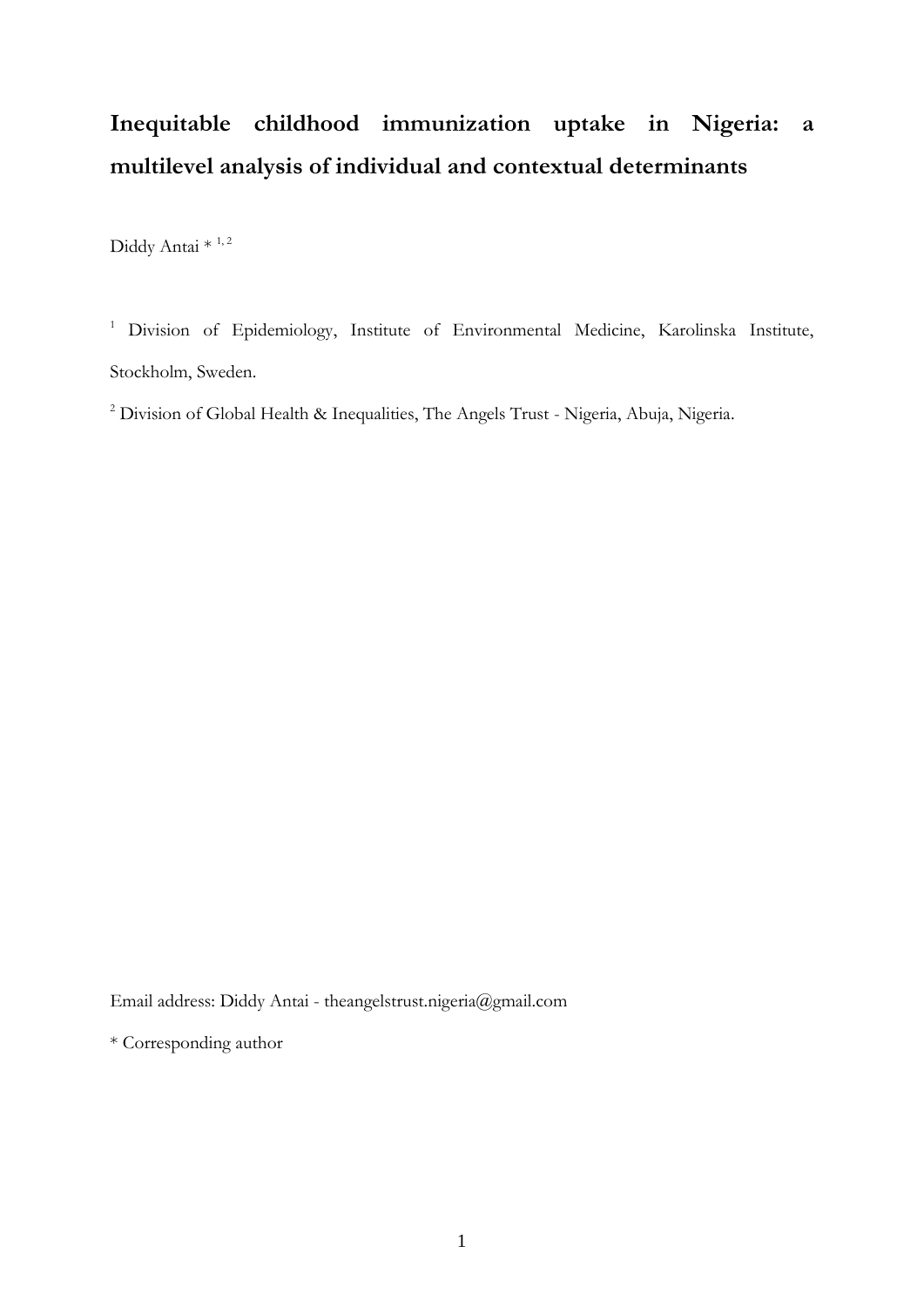# **Abstract**

## **Background**

Immunization coverage in many parts of Nigeria is far from optimal, and far from equitable.

Nigeria accounts for half of the deaths from Measles in Africa, the highest prevalence of circulating wild poliovirus in the world, and the country is among the ten countries in the world with vaccine coverage below 50 percent. Studies focusing on community-level determinants therefore have serious policy implications

#### **Methods**

Multilevel multivariable regression analysis was used on a nationally-representative sample of women aged 15-49 years from the 2003 Nigeria Demographic and Health Survey. Multilevel regression analysis was performed with children (level 1) nested within mothers (level 2), who were in turn nested within communities (level 3).

#### **Results**

Results show that the pattern of full immunization clusters within families and communities, and that socio-economic characteristics are important in explaining the differentials in full immunization among the children in the study. At the individual level, ethnicity, mothers' occupation, and mothers' household wealth were characteristics of the mothers associated with full immunization of the children. At the community level, the proportion of mothers that had hospital delivery was a determinant of full immunization status.

#### **Conclusion**

Significant community-level variation remaining after having controlled for child- and motherlevel characteristics is indicative of a need for further research on community-levels factors, which would enable extensive tailoring of community-level interventions aimed at improving full immunization and other child health outcomes.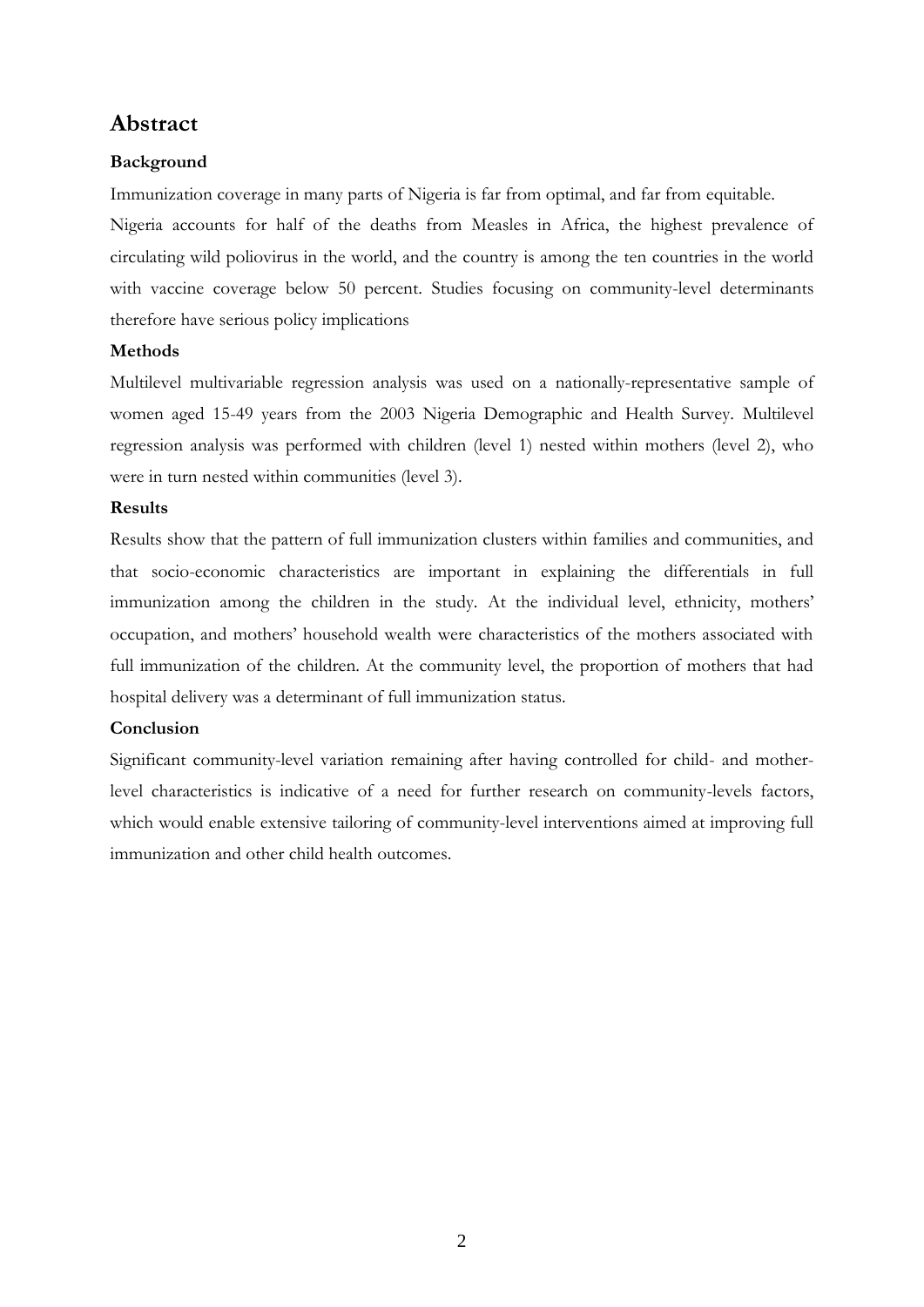## **Background**

Child mortality has fallen significantly in many low-income countries; however, sub-Saharan Africa continues to experience the slowest fall in mortality rate among children [1]. It is estimated that 10.8 million child die worldwide each year, of which 41% of these deaths occur in sub-Saharan Africa and 34% in south Asia [2]. Six countries - India, Nigeria, China, Pakistan, the Democratic Republic of the Congo and Ethiopia - account for half of worldwide childhood deaths, Nigeria is ranked  $2<sup>nd</sup>$  overall, and  $17<sup>th</sup>$  when ranked by under-five mortality rate [3]. The millennium development goals (MDG) for health, in 2002, set targets for nations to reduce under-five mortality rate by two-thirds by 2015, from the base year 1990 [4]. According to Nigeria's first Millennium Development Goals Report in December 2004, Nigeria has already missed the 2005 target of the Goal for gender. The country may however not meet the other goals by 2015, unless current trends are reversed [5]. Among the reasons for slow progress in attaining the goal for reduction in child mortality in Nigeria are the inequitable access to immunization services, deficient vaccine supplies and equipments [6]. Current coverage rates for the various childhood vaccines in Nigeria are among the lowest in the world [7]. For instance, Measles was responsible for 5 percent of the child deaths in Africa [8], of an estimated 282 000 deaths in 2003 [9] [10]; half of these occurred in Nigeria [11]. Nigeria is among the ten countries in the world with vaccine coverage rates below 50 percent [11], having been persistently below 40 percent since 1997 [10]. The country also has the highest prevalence of circulating wild poliovirus in the world [10] [12].

 Vaccines are among the most effective preventive health measures in reducing child mortality, morbidity, and disability [13] [14]. The introduction of appropriate vaccines for routine use on infants has resulted in drastic reductions in vaccine-preventable diseases [3] [15]. The Expanded Program on immunization (EPI) in middle- and low-income countries has prevented more than 2 million child deaths from the Tuberculosis, Diphtheria, Tetanus, Pertussis, Polio, and Measles each year since its initiation in 1974 [16]. With the establishment of the Global Polio Eradication Initiative in 1988, immunization has resulted in a 99 percent reduction in the worldwide incidence of poliomyelitis [16] [17]. By reducing morbidity and mortality, Immunization is expected to contribute significantly to the achievement of the Millennium Development Goal 4 (to achieve a tow-thirds reduction in mortality rates for children under the age of 5 years between 1990 and 2015 [18].

 Nigeria's routine immunization schedule stipulates that infants should be vaccinated with the following vaccines: a dose of Bacillus Calmette-Guerin (BCG) vaccine at birth (or as soon as possible); three doses of Diphtheria, Pertussis and Tetanus (DPT) vaccine at 6, 10 and 14 weeks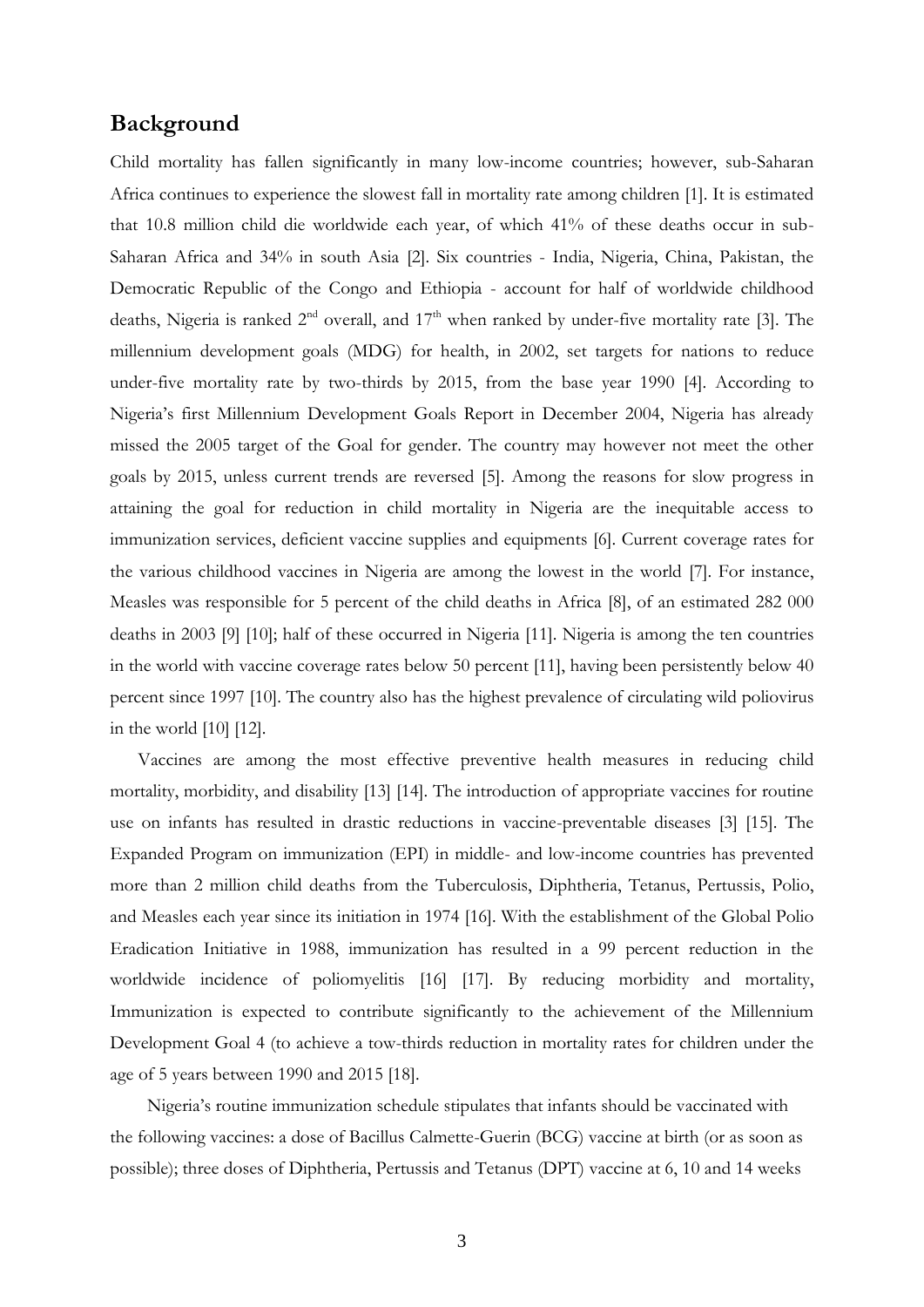of age; at least three doses of oral Polio vaccine (OPV) – at birth, and at 6, 10 and 14 weeks of age; and one dose of Measles vaccine at 9 months of age (Table 1). The country's immunization programmes have however been characterized by intermittent failures and successes since the initial introduction in 1956. Immunization programmes were again re-introduced as the Expanded Programme on Immunization (EPI) in 1979 to provide immunization services to children aged 23 months and younger. Following repeated and limited initial success, the immunization programme was re-launched in 1984. Studies show that individual, community and systemic factors affect the equitable uptake of childhood immunization in Nigeria, as in other countries in sub-Saharan Africa [19]. Widespread inequities persist in immunization coverage to the disadvantage of children of parents in the lowest socio-economic quintile, parents with no education, and parents residing in rural areas, especially in the Northern regions [20]. Inequitable access to routine immunization in Nigeria has also been attributed to fear and confusion [7]. It is on the background of these mitigating factors that this study aims to: (1) assess the individuallevel determinants of full immunization, by sequentially controlling for explanatory factors; and (2) determine whether community-level explanatory factors account for variations in full immunization.

## **Methods**

Data on the health and mortality of children in Nigeria were collected as part of the Nigeria Demographic and Health Survey (DHS). This study uses data from the 2003 edition of this survey, which is a nationally-representative probability sample, collected using a stratified twostage cluster sampling procedure. Sampling of women was performed according to the list of enumeration areas developed from the 1991 Population Census sampling frame. The initial sampling stage involved selecting 365 clusters, also known as primary sampling units (PSUs) with a probability proportional to the size. The size, in this case, is the number of households in the cluster. Subsequent sampling involved systematically selecting households from the already selected clusters. This resulted in a probability sample of 7864 households, from which data was collected by face-to-face interviews from 3725 women aged 15 to 49 years. These women contributed a total of 6029 live born children born to the survey. Information collected included birth histories, in-depth demographic and socio-economic information on illnesses, medical care, immunizations, and anthropometric details of children [20]. Immunization status of a child was determined from vaccination cards shown to the DHS interviewer. In the absence of vaccination cards, mothers were asked to recall whether the child had received BCG, Polio, DPT (including the number of doses for each) and Measles vaccinations.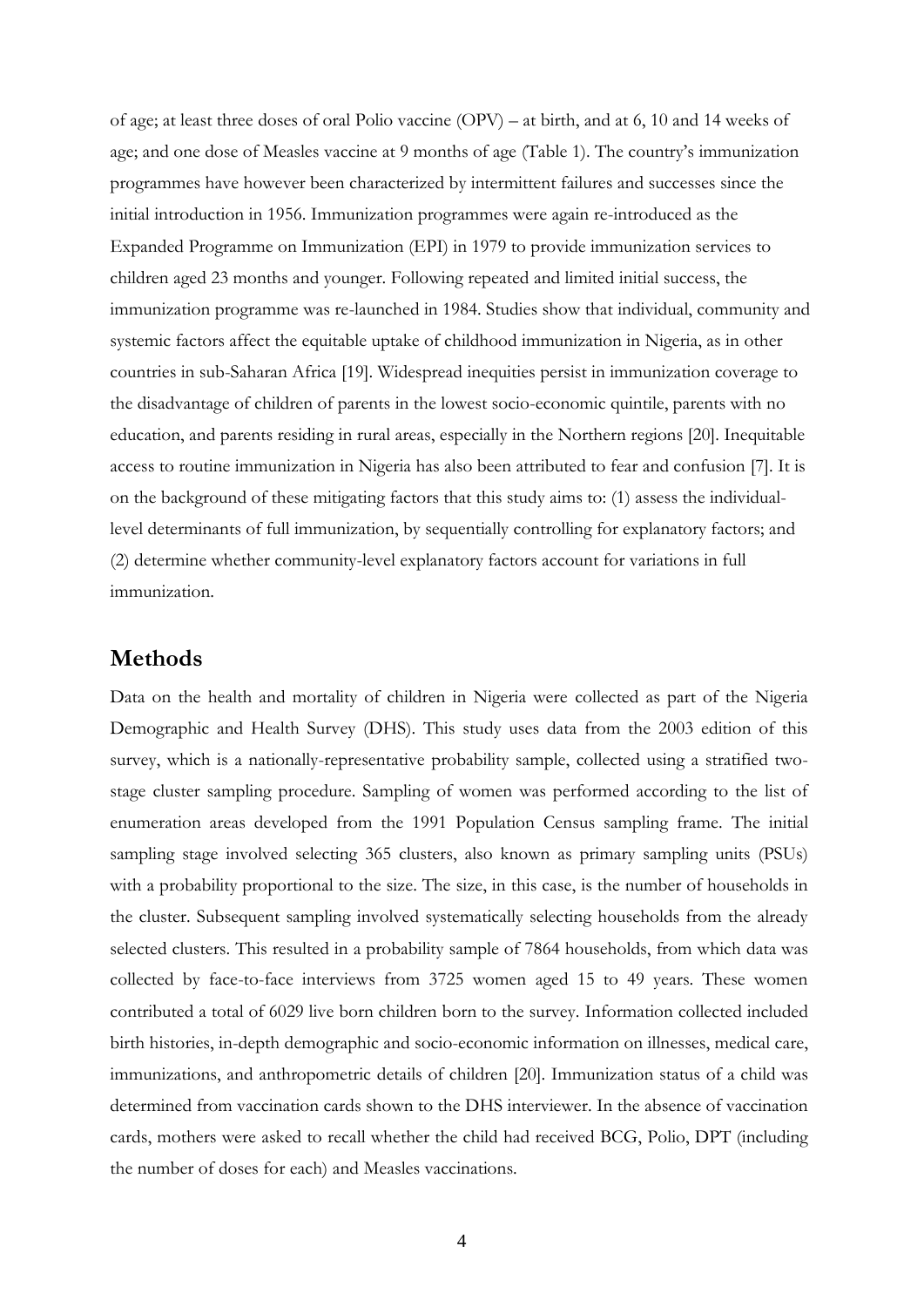#### **Measures**

#### *Outcome*

The outcome variable is the likelihood of a child 12 months of age and older having received all of the eight required vaccinations (full immunization).

#### **Exposures**

#### *Individual-level risk factors*

Eight additional child- and mother-level variables of interest were examined: *i*) sex of the child, assessed as: male and female; *ii)* birth order and interval between births, created by merging "birth order" and "preceding birth interval" classified as: first births, birth order 2-4 with short birth interval (<24 months), birth order 2-4 with medium birth interval (24-47 months), birth order 2-4 with long birth interval (48+ months), birth order 5+ with short birth interval (<24 months), birth order 5+ with medium birth interval (24-47 months), and birth order 5+ with long birth interval (48 months); *iii)* mothers' age, grouped as: 15-18, 19-23, 24-28, 29-33, and 34 years and older; *iv)* marital status, grouped as: single, married, and divorced; *iv)* ethnicity, categorized as: a) Hausa/Fulani/Kanuri (grouped on the basis that these ethnic groups either speak a common language or dialect, share a common sense of identity, cohesion and history; or have a single set of customs and behavioural rules as in marriage, clothing, diet, taboos); b) Igbo; c) Yoruba; and d) Others (a merger of various other minority ethnic groups from the more than 374 identifiable ethnic groups in Nigeria); *v) vi)* mothers' education, categorized as: no education, primary, and secondary or higher education; *vii)* mothers' occupation, categorized as: professional/technical/managerial, clerical/sales/services/skilled manual, agricultural selfemployed/agricultural employee/household & domestic/unskilled manual occupations, and not working; and *viii)* mothers' household wealth index, categorized into five quintiles as: poorest, poorer, middle, richer and richest.

#### *Community-level risk factors*

Primary sampling units or clusters are administratively-defined areas used as proxies for "neighbourhoods" or "communities" [21] [22], and are relevant when the hypothesis involves policies. Primary sampling units are small and designed to be fairly homogenous units with respect to population socio-demographic characteristics, economic status and living conditions, and consist of one or more enumeration areas (EAs), which are the smallest geographic units for which census data are available in Nigeria. Each cluster was made up of a minimum of 50 households; in the case of less than 50 households, a contiguous enumeration area was added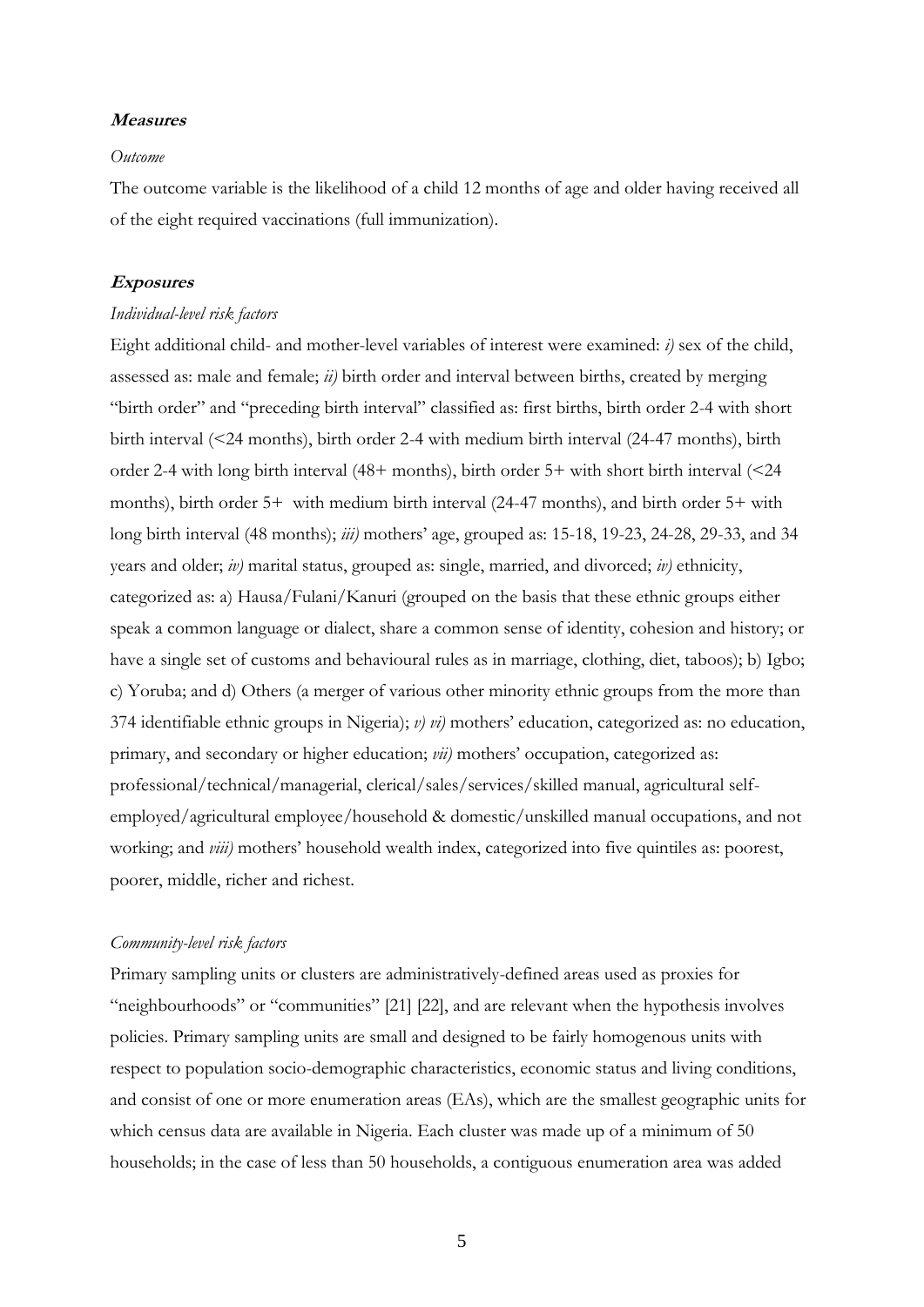[20]. Four community-level variables were assessed. Community prenatal care by doctor was assessed because prenatal care directly increases the chances that mothers would access subsequent health care services for their child, such as institutional delivery and immunization [23] [24]. Community hospital delivery was included because the proportion of mothers that delivered in a hospital setting is a predictor of child immunization uptake. Hospital delivery is one of the most important preventive measures against maternal and child health outcomes, and an important determinant of full immunization [25] [26]. Community mother's education was assessed because higher levels of maternal education are associated with better child health outcomes, such as child immunization rates [23] [24]. These community-level variables were: *i)* community mother's education, defined as the percentage of mothers with secondary or higher education in the primary sampling unit, and categorized as: low, middle, and high (cut-off at median value in all primary sampling units combined; "middle" referring to the proportion at the median value, "low" referring to the proportion below the median value, and "high" referring to the proportion above the median value); *ii)* community hospital delivery, defined as the percentage of mothers who delivered their child in the hospital, and categorized as: low, middle, and high (cut-off at median value in all primary sampling units combined); *iii)* Community prenatal care by doctor, defined as the percentage of mothers who received prenatal care by a doctor and categorized as: low, and high (cut-off at 13% in all primary sampling units combined); and *iv)* mother's region of residence, categorized according to the six geo-political zones in Nigeria, as: North Central, North East, North West, South East, South South, and South West. Community-level variables were estimated at the level of the primary sampling unit (*n* = 365).

## **Statistical analysis**

The distribution of the children and mothers in the sample by full immunization status was assessed. Normalized sample weights provided in the DHS data were used for all analyses using Stata 10 software package [27], so as to adjust for non-response and enable generalization of findings to the general population. A three-level multilevel logistic regression model was applied in order to account for the hierarchical structure of the DHS data [28]. Children (level 1), were nested within mothers (level 2), who were in turn nested within communities (level 3). Four models containing variables of interest were fitted. **Model 0** (empty model) contained no exposure variable and only focused on decomposing the total variance into its mother and community components. **Model 1** contained child-level variables (sex of the child, birth order/birth interval of the children) and **Model 2** included mother-level variables (mothers' age, marital status, ethnicity, mothers' education, mothers' occupation, and mothers' household

<sup>6</sup>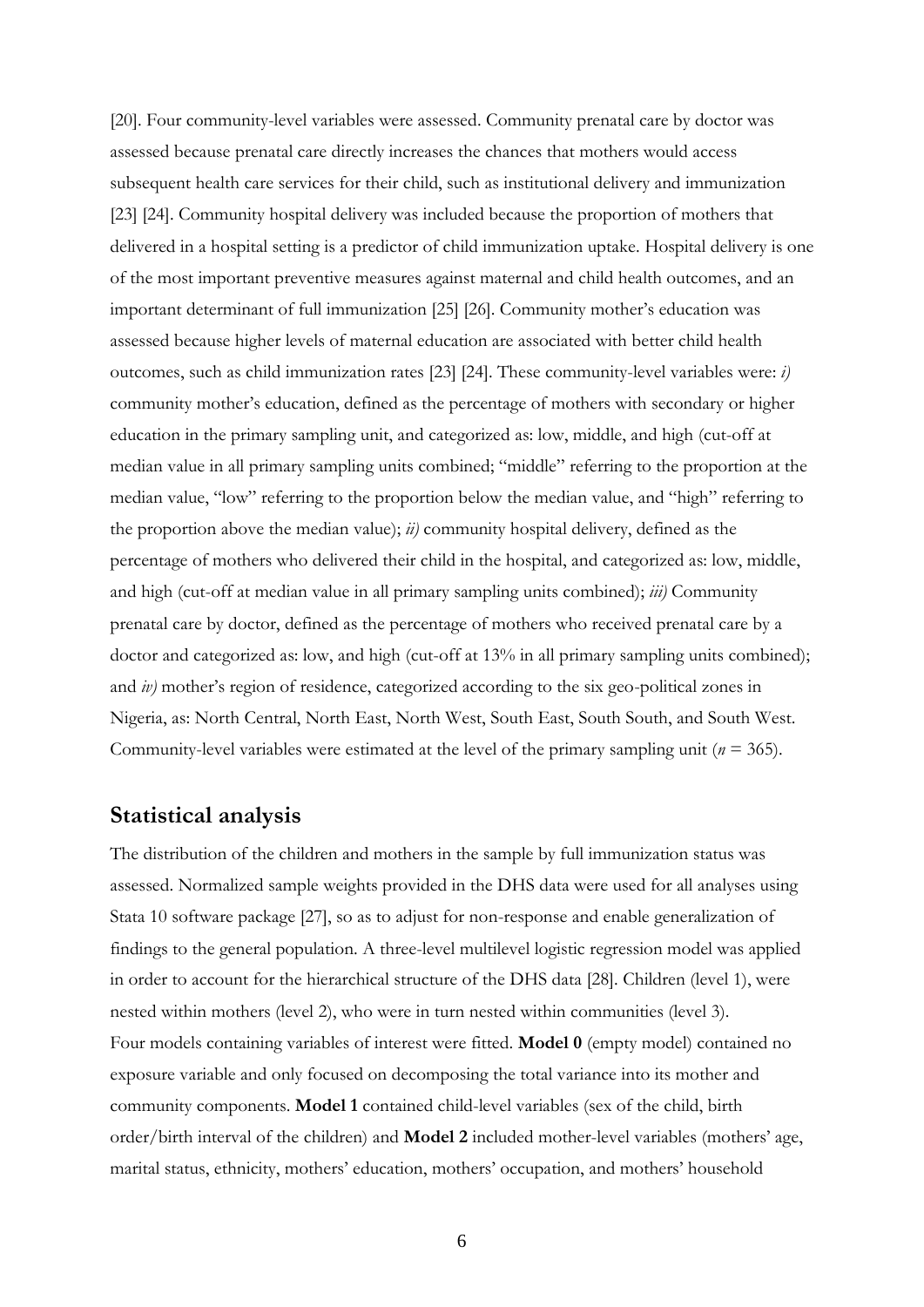wealth index). **Model 3** contained community-level variables (community mother's education, community hospital delivery, community prenatal care by doctor, and mothers' region of residence).

The three-level multilevel model is written as follows:

$$
\log \mathrm{i} t \left( \pi_{ijk} \right) = \log \left( \frac{\pi_{ijk}}{1 - \pi_{ijk}} \right) = \beta_0 + \mathbf{X}_{ijk} + \mathbf{u}_{0jk} + \mathbf{v}_{0k} \tag{i}
$$

where  $\pi_{ijk}$  is the probability of dying for the *i*th child of the *j*th mother in the *k*th community,  $e_{ijk}$ is a child-level error term distributed as Bernoulli constant,  $X_{ijk}$  is a vector of covariates corresponding to the *i*th child of the *j*th mother in the *k*th community including mother's ethnicity, and educational background,  $\beta_0$  is a vector of unknown parameters,  $\bm{u}_{0jk}$  is the random effect at the mother level, and  $v_{0k}$  is the random effect at the community level. The intercept or average probability of being fully immunized is assumed to vary randomly across mothers and communities. The fixed effects (measures of association) are expressed as odds ratio (OR) and 95% confidence intervals (95% CI). The random effects (measures of variation) are expressed as Variance Partition Coefficient (VPC) and proportional change in variance (PCV). We appraised the precision by the standard error (SE) of the explanatory variables, and tested parameters using the Wald statistic i.e. the ratio of the estimated variance to its standard error [29], and we calculated *p*-values. MLwiN software package 2.0.2 [30] was used for the multilevel analyses, with Binomial, Penalized Quasi-Likelihood (PQL) procedures [31]. Missing data were excluded from the analysis.

#### **Ethical considerations**

This study is based on analysis of secondary data with all participant identifiers removed. The survey was approved by the National Ethics Committee in the Federal Ministry of Health, Nigeria and the Ethics Committee of the Opinion Research Corporation Macro International, Incorporated (ORC Macro Inc.), Calverton, USA. Informed consent was obtained from the participants prior to participation in the survey, and data collection was done confidentially. Permission to use the DHS data in this study was obtained from ORC Macro Inc.

## **Results**

# **Proportion of children that received full immunization by individual-level characteristics (Table 2)**

The uptake of full immunization among the children was generally low. Children of high birth order 5+ with short birth order (<24 months), children of younger mothers, and Hausa/Fulani/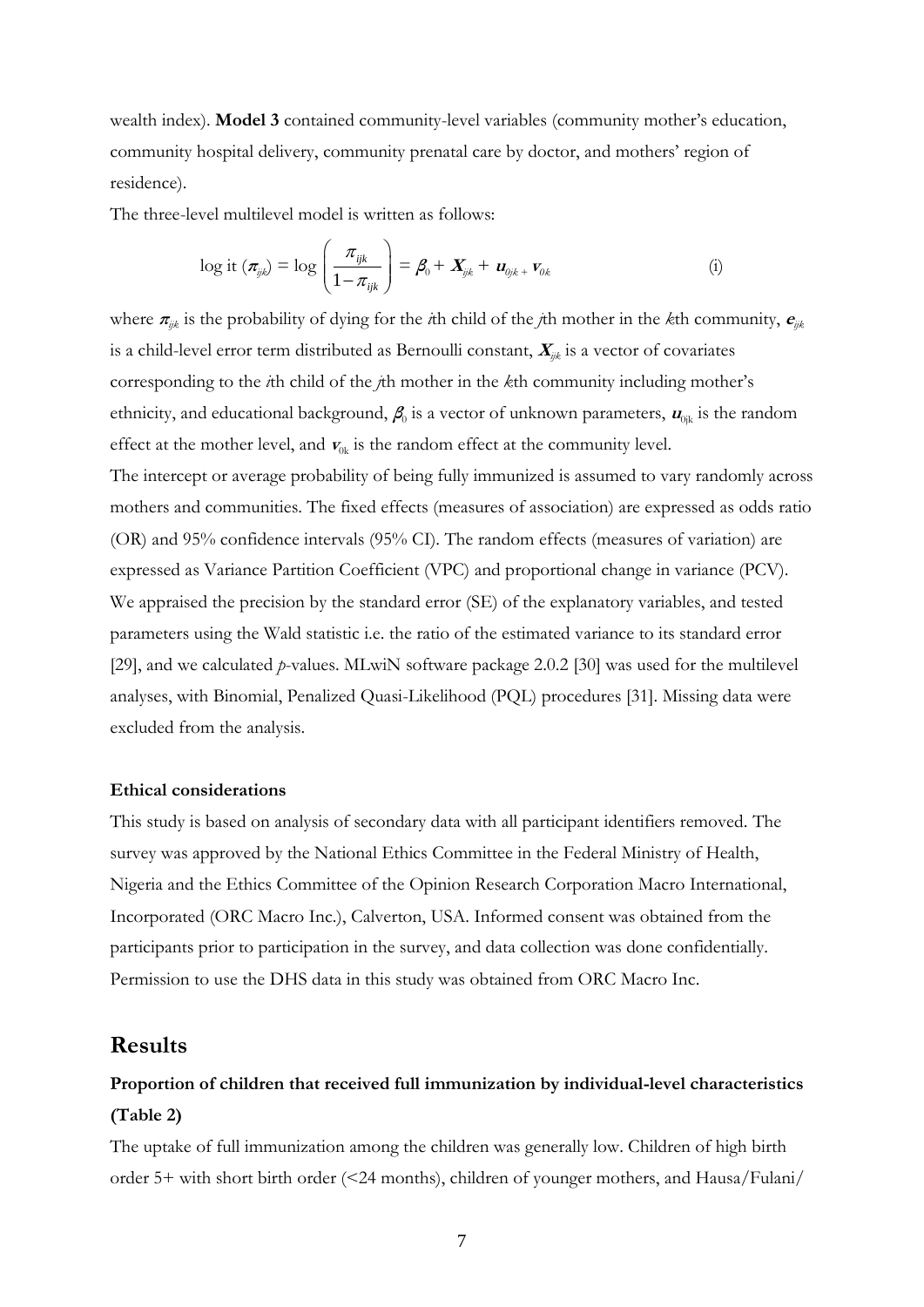Kanuri mothers had remarkably lower (less than 10%) likelihood of receiving full immunization. Children of mothers with lower socio-economic status (mothers with no education, who were not working, and in the poorest wealth quintile) had lower likelihood of receiving full immunization.

#### **Multilevel logistic regression analysis (Table 3)**

The total variance in full immunization associated with contexts was initially estimated using the empty model, which contains no variables and only partitions the total variance in full immunization into the sum of the individual-level and contextual-level variances, and as such provides an estimate of intra-class correlation coefficient or variance partition coefficient. The variance was significant across mothers (τ = 0.382,  $p = 0.048$ ) and communities (τ = 0.393,  $p =$ 0.001). As indicated by the variance partition coefficient, the intra-mother and intra-community correlations are 9.4% and 9.7% respectively.

 Sex of the child and birth order/birth interval were introduced in Model 1 as the child-level covariates, and their slopes were allowed to vary in order to investigate whether their effects are different across contexts. Children of birth order 5+ with short birth interval (<24 months) had a 49% lower likelihood of receiving full immunization (OR =  $0.51$ , 95% CI =  $0.33 - 0.79$ ) compared with the reference group. In comparison to the empty model, the variation in full immunization in Model 1 remained significant across mothers ( $\tau = 0.296$ ,  $p = 0.041$ ) and communities ( $\tau = 0.567$ ,  $p = 0.003$ ). The intra-mother correlation was 7.1% and the intracommunity correlation was 13.6%. The proportional change in variance of the odds of full immunization of 22.5% across mothers and 44.3% across communities was explained by childlevel compositional factors, and indicates that part of the clustering of full immunization within areas is due to composition of the communities by birth order/interval of the children.

 With the introduction of mothers' age, marital status, ethnicity, mothers' education, mothers' occupation and mothers' household wealth index in Model 2, the likelihood of being fully immunized was higher for children of mothers from the Igbo ( $OR = 1.66$ ,  $95\%$  CI = 1.15 – 2.41), Yoruba (OR = 1.90, 95% CI = 1.29 – 2.81), and Other (OR = 1.68, 95% CI = 1.27 – 2.23) ethnic groups compared to children of Hausa/Fulani/Kanuri mothers. Children of mothers working as clerical, sales, services, skilled manual employees had lower likelihood of being fully immunized (OR =  $0.62$ , 95% CI =  $0.40 - 0.96$ ) compared to children of professional/technical/ management employees. The likelihood of a child being fully immunized was lower for children of mothers in the poorest (OR = 0.44, 95% CI = 0.29 – 0.65), poorer (OR = 0.49, 95% CI =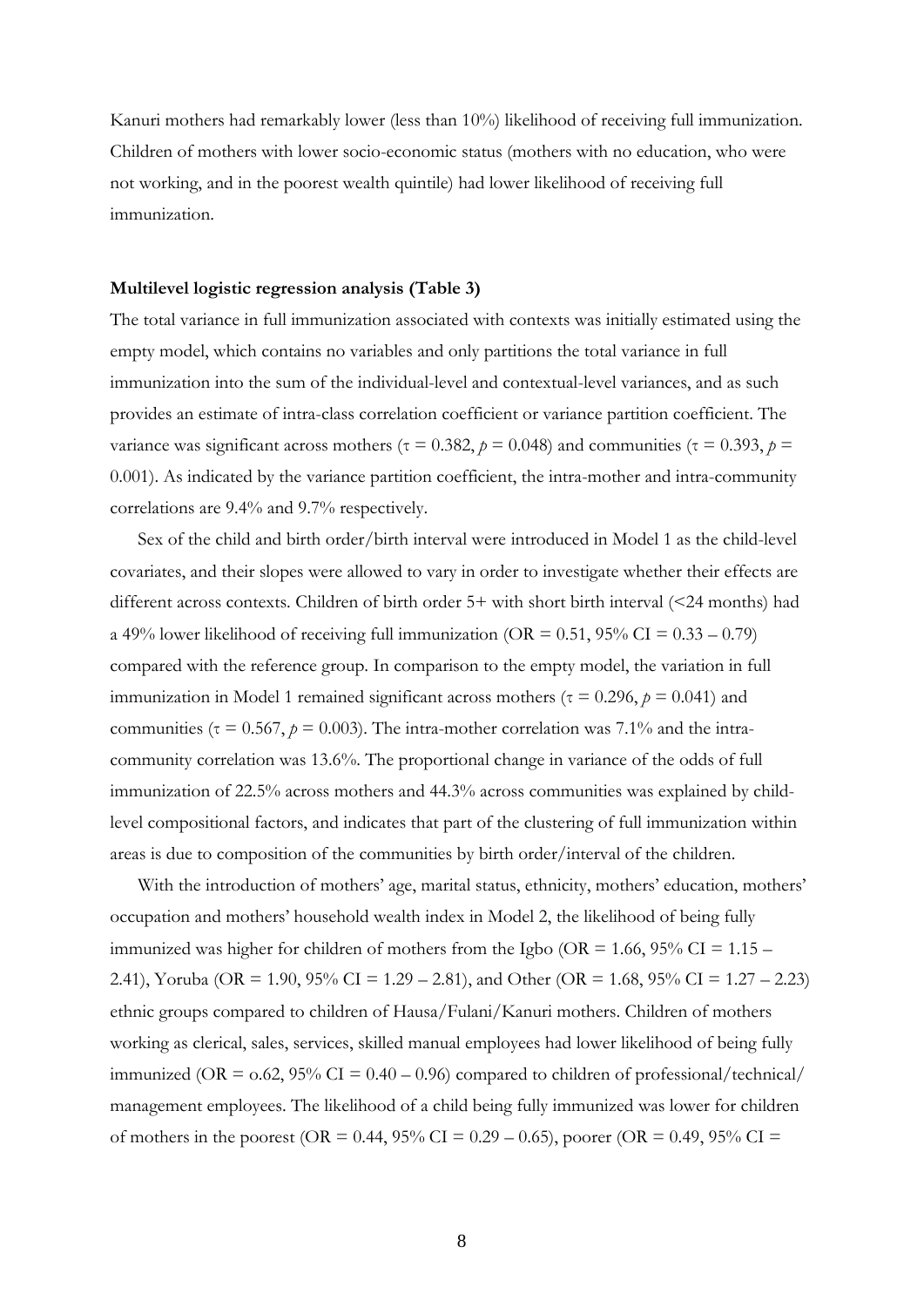0.34 – 0.71), middle (OR = 0.66, 95% CI = 0.47 – 0.93), and richer (OR = 0.63, 95% CI = 0.46 – 0.87) wealth quintiles compared to children of mothers in the richest wealth quintile. In comparison to Model 1, the variation in full immunization in Model 2 also remained significant across mothers ( $\tau = 0.790$ ,  $p = 0.012$ ) only. The intra-mother correlation decreased to 18.4% while the intra-community correlation decreased to 4.9%. The proportional change in variance of odds of full immunization of -170% across mothers and 63% across communities was explained by mother-level characteristics, indicating that part of the clustering of full immunization within areas is attributable to the composition of the communities by mother's characteristics.

 Finally, Model 3 included community mothers' education, community hospital delivery, community prenatal care by doctor and region of residence. Children of mothers living in communities with low level of hospital delivery had a 38% lower likelihood of receiving full immunization (OR =  $0.62$ ,  $95\%$  CI =  $0.40 - 0.94$ ) compared to children of mothers living in communities with hospital delivery at the median level. Children of mothers living in the South East and South South regions had  $64\%$  (OR = 0.36, 95% CI = 0.18 – 0.73) and 52% (OR = 0.48, 95% CI =  $0.26 - 0.87$  lower likelihood respectively of receiving full immunization than children of mothers living in the South West region.

In comparison to Model 2, the community-level ( $τ = 0.272$ ,  $p = 0.041$ ) and mother-level variation remained significant ( $\tau = 0.576$ ,  $p = 0.017$ ). Both the variance partition coefficient across mothers and communities increased to 13.9%. The proportional change in variance of the odds of full immunization of 27% across mothers and -29.5% across communities was explained by mother-level characteristics, indicating that community differences in the likelihood of full immunization are partly due to composition of the communities by community-level characteristics. Successively smaller values of Deviance Information Criterion (DIC) with each subsequent model in the bottom of Table 2 show that each model represents a significant improvement over the previous model and indicates the goodness-of-fit of the model used in this analysis.

## **Discussion**

This study shows that the pattern of full immunization clusters within families as well as within communities. Having taken into consideration the fact that children of the same mother or living within the same community will experience similar likelihood of immunization, the results of this study indicate that individual-level (ethnicity, mothers' occupation, mothers' household wealth) and community-level (proportion of mothers that had hospital delivery) socio-economic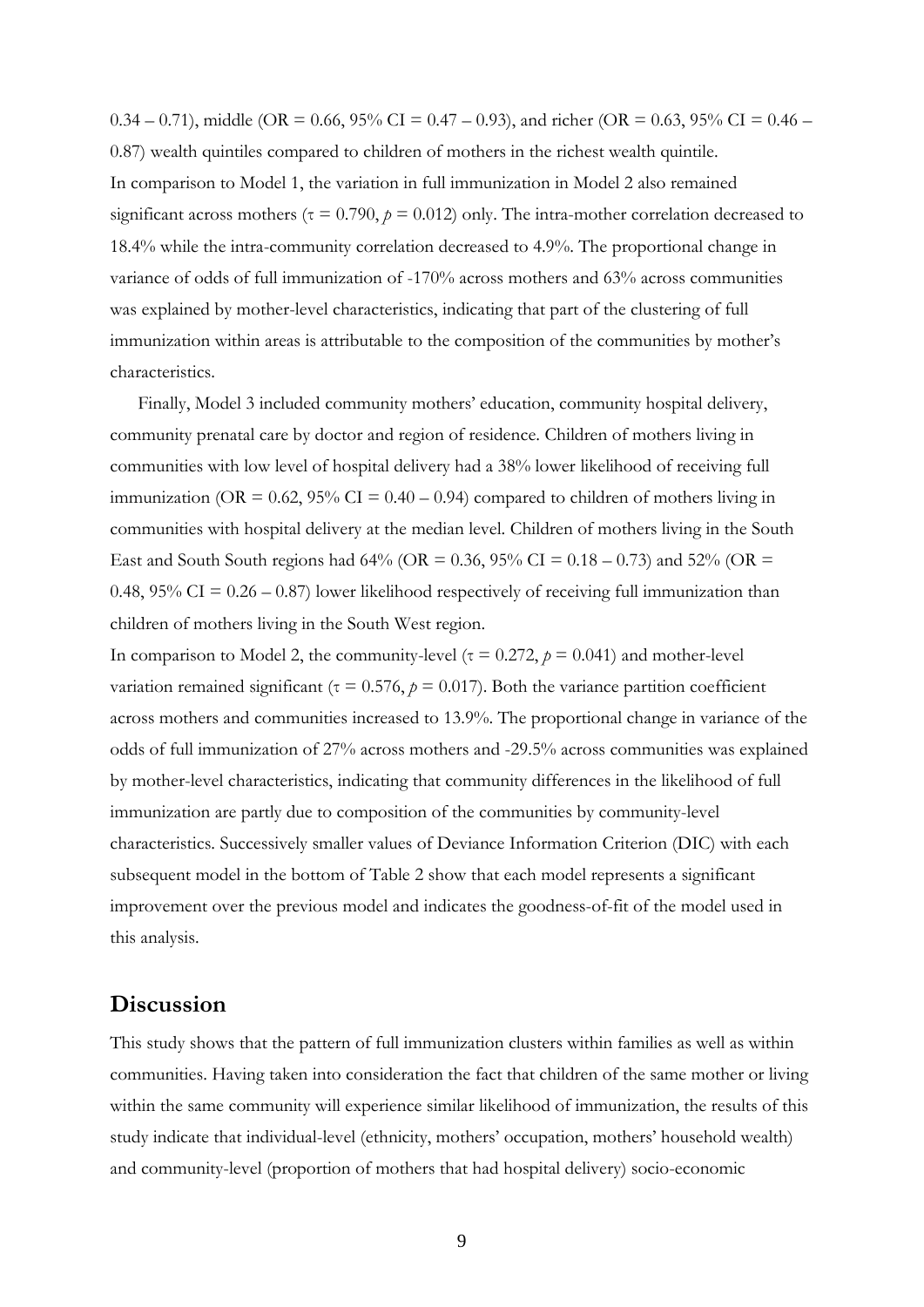characteristics are important in explaining the differences in full immunization among the children in the study. Children of mothers' from the Igbo ethnic group had more than twice the likelihood of receiving full immunization compared to children of Hausa/Fulani/Kanuri mothers. Ethnic differences in Nigeria not only generally reflect differences in social identity, attitudes and health-seeking behaviour, but also reflect disparities in socio-economic position. The Igbos (or Ibos) have high economic power, which is a characteristic that increases their propensity to migrate from areas with poor economic opportunities into areas with higher economic opportunities, more than most other ethnic groups in Nigeria [32]. Increased socioeconomic position increases the likelihood of children being fully immunized.

 The six geopolitical regions in Nigeria represent different religious and political situations, economic potentials, population densities and levels of development [33]. These regional disparities tend to reflect the range of child immunization campaign effectiveness across the country [34] and across communities, which could be linked with variations in vaccine supply between communities within the different regions. The South East and South South regions in Nigeria are economically deprived regions. The South South (or Niger Delta) region in particular is characterized by extensive mangrove forests, lagoons and swamps stretching over hundreds of kilometres inland, as well as poverty, poor social infrastructure and conflicts that are exacerbated by environmental degradation from crude oil pollution. Many of the children targeted in the vaccination campaigns in the South South region generally reside in impoverished and hard-toreach settlements across the Niger Delta Region. In addition, vaccination teams face threats from armed militias that roam the area in search of opportunities to seize control over the local oil resources [35]. These conditions make children in these regions inaccessible to vaccination officers, and it is therefore not surprising that this study found that children in the South East and South South regions in Nigeria had significantly lower risks of receiving full immunization.

 Socio-economic position (especially education) of individuals and populations strongly influences the behaviour of individuals and thereby influences health-seeking behaviour and ultimately child survival. Higher socio-economic status is associated with better health [36], and this is shown to be true in this study. Though maternal education was not significantly associated with the likelihood of full immunization, household wealth and mothers' occupation are factors that influence vaccination uptake, given that they influence parents' likelihood to seek immunization for their child. This study showed that mothers' occupation (clerical, sales, services, skilled manual) was significantly associated with the lower likelihood of full immunization. This is not surprising, given that people with such occupations are of lower socioeconomic status, and need to get permission to take time off work to get their children

10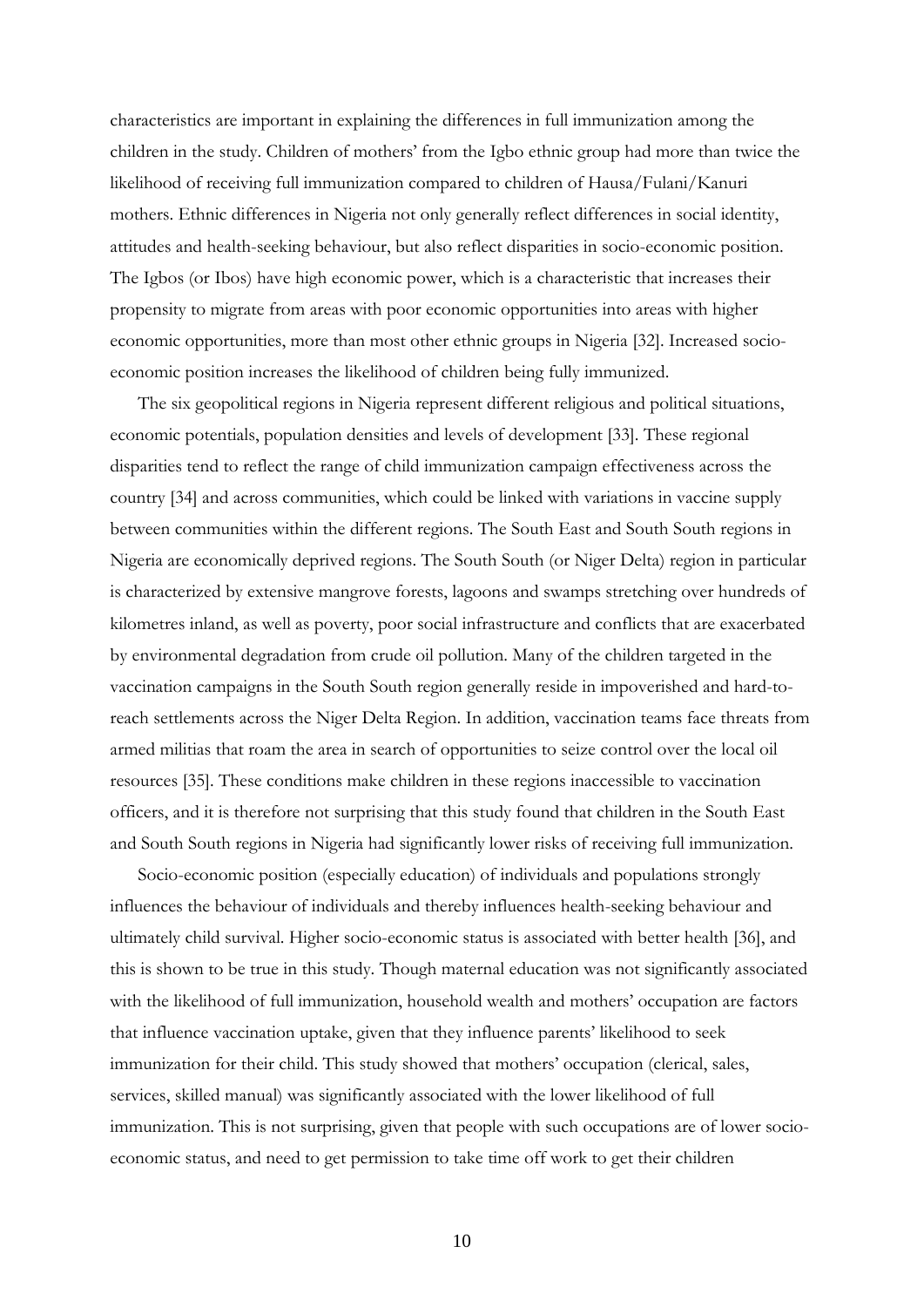vaccinated or to seek medical care; this in itself has negative consequences on the risks of full immunization. Mothers' household wealth was significantly and proportionally associated with the likelihood of full immunization, with higher position in the wealth index being associated with increased likelihood of full immunization. Similar findings have been reported in previous studies [34].

 This study showed that living in a community with low proportion of mothers with hospital delivery was associated with lower likelihood of full immunization. This association is in line with expectations, given that timely access to maternal healthcare (hospital delivery) is one of the most important preventive measures against maternal and child health outcomes [37] [38]. Community hospital delivery is also an indication of the quality of care received by the mother and infant during delivery, and associated with the higher likelihood of full immunization. This is an example of socio-economic position at the community level affecting health outcomes and mimics the associations seen at the individual level. The percentage of hospital deliveries in the community is also an indication of the access to maternal and child health services in general. It is therefore expected that communities with less hospital deliveries also have lower immunization status in general.

 Results in this study reflect the need for equity in the focus of immunization programs, with increased involvement of local communities in the conceptualization and implementation of such vaccination programs. In addition, community-based initiatives focusing on the proportion of mothers that receive maternal healthcare services (prenatal and delivery) within communities as well as increasing the proportion of mothers with higher education within communities should be targeted. Community-level variation in the likelihood of full immunization remained significant after controlling for child- and mother-level variables, indicating a need for further exploration of community-levels effects on child immunization uptake.

Findings in this study should however be considered in light of the following limitations. First, the administratively defined boundaries used as a proxy for neighbourhoods in this study may non-differentially misclassify individuals into an inappropriate administrative boundary, which can generate information biases and reduce the validity of analyses. Second, other individual and community factors not addressed in the present study are also likely to be important determinants of full immunization. Third, demographic and health surveys do not ordinarily collect data on household income or expenditure, which are the indicators commonly used to measure wealth. The assets-based wealth index used here is only a proxy indicator for household economic status, which may not always produce results similar to those obtained from direct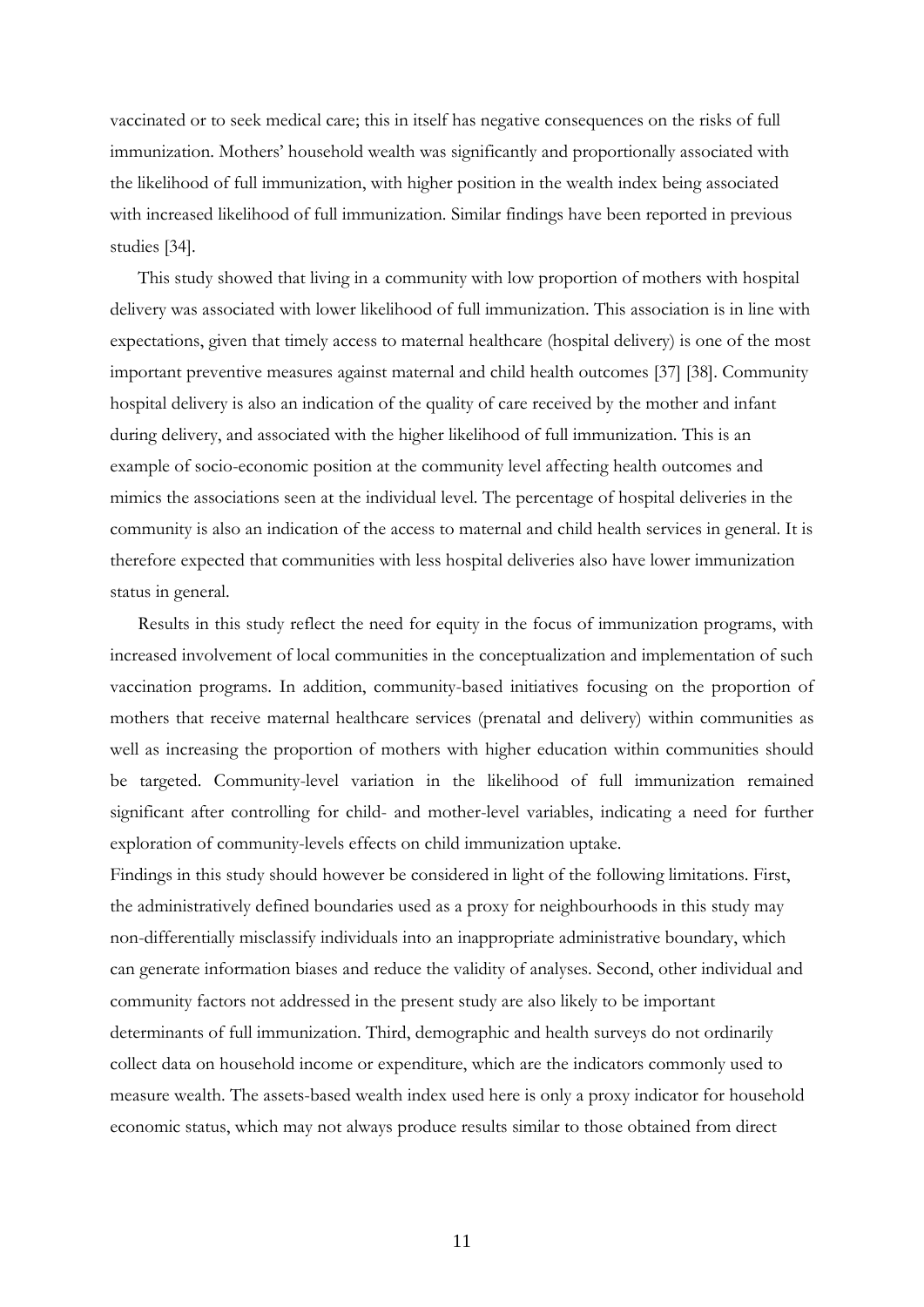measurements of income and expenditure where such data are available or can be collected reliably [39].

# **Conclusions**

The results of this study suggest the need to close individual- and community-level disparities in the likelihood of full immunization, with particular emphasis being placed on interventions needed to increase maternal education, improve maternal knowledge, attitudes and uptake of vaccinations, as well as increase the proportion of mothers receiving prenatal care and hospital delivery. These interventions are expected to aid in increasing childhood vaccination coverage. The relevance of the findings lie in that importance of identifying vulnerable groups with low immunization uptake, as well as the behavioural processes associated with low immunization uptake, so as to enable the implementation of appropriate interventions aimed to increasing full immunization uptake among the culturally diverse and geographically dispersed Nigerian population. Identifying areas or groups that are disadvantaged in immunization services are a prerequisite for the efficient allocation public health resources, and are important for the success of immunization campaigns.

## **Competing interests**

None to declare

# **Acknowledgements**

The authors are grateful to Measure Demographic and Health Survey (ORC Macro) for the data used in this study, and as well as Julie A Bettinger and Belinda J Loring for their comments and reviews.

# **Tables**

Table 1: Routine expanded programme on immunization (EPI) schedule in Nigeria

- Table 2: Proportion of children that received full immunization
- Table 3: Odds ratios and 95% confidence intervals for multivariable multilevel logistic regression models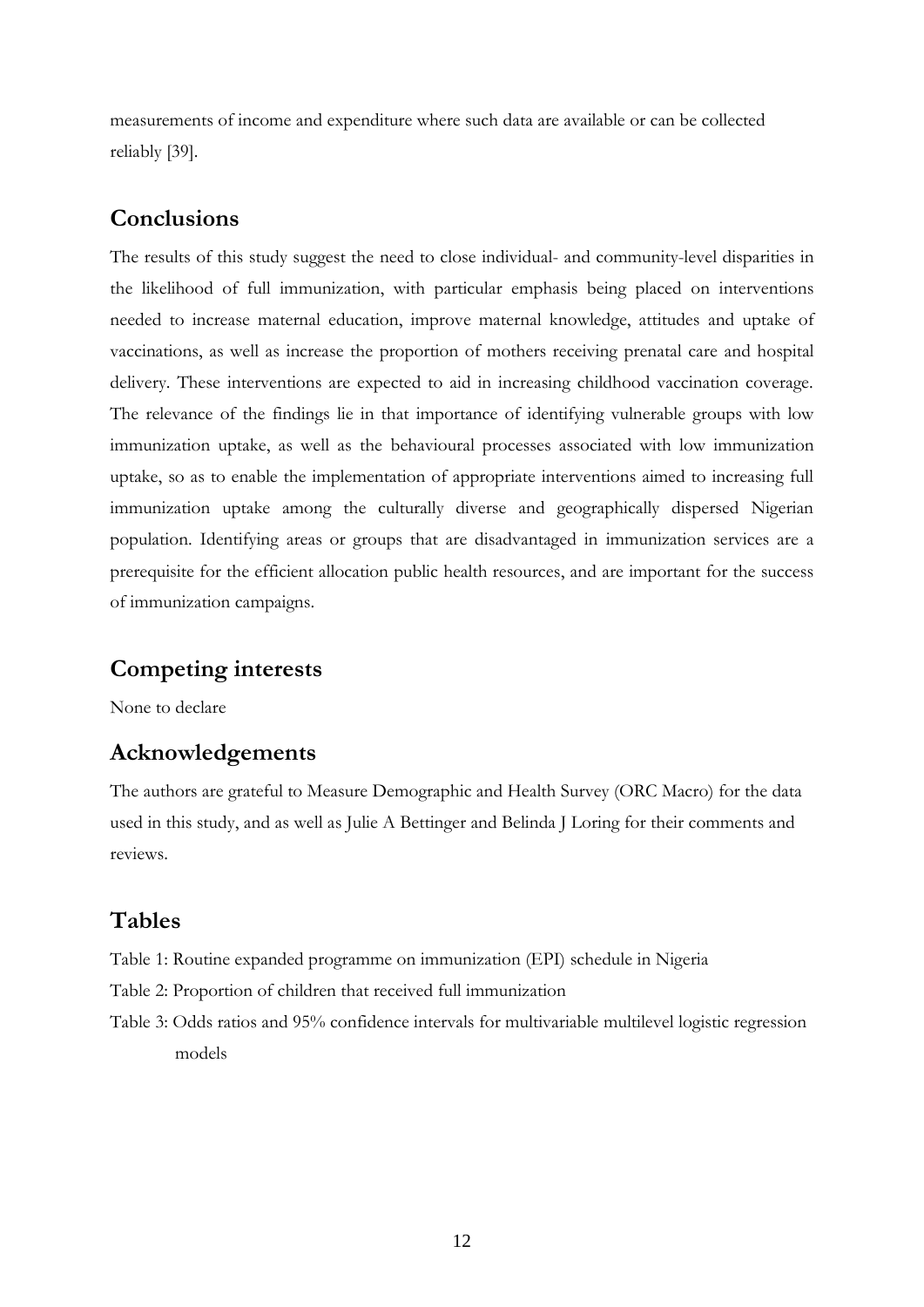## **References**

1. O Ahmad, A Lopez, O Ionue: **The decline in child mortality: a reappraisal.** *Bull World Health Organ* 2000, **78**:1175-1191.

2. G Jones, RW Steketee, RE Black, Z Bhutta, SS Morris, the Bellagio Child Survival Study Group: **How many child deaths can we prevent this year?** *Lancet* 2003, **362**:62-71.

3. RE Black, SS Morris, J Bryce: **Where and why are 10 million children dying every year?** *Lancet* 2003, **361**:2226-2234.

4. United Nations: **General assembly, 56th session. Road map towards the implementation of the United Nations millennium declaration: report of the Secretary-General** (UN document no. A/56/326). New York: United Nations; 2001.

5. OA Alaba, OB Alaba: **Malaria in rural Nigeria: Implications for the Millennium Development Goals**. *Africa Development Review* 2009, **21**:73-85.

6. E Lambo: **Achieving the Health Millennium Development Goals in Sub-Saharan Africa: The Role of Science and Technology**. A presentation given at An Africa-Canada-UK

Exploration January 30 to February 1, 2005 Canada House, London; 2005.

[www.scidev.net/africancapacity/presentations/session5/Lambo5.ppt]

7. S Babalola, O Aina: **Community and systemic factors affecting the uptake of** 

**immunisation in Nigeria: A qualitative study in five states**. National Report, Abuja: PATHS; 2004.

8. J Bryce, C Boschi-Pinto, K Shibuya, RE Black: **WHO estimates of the causes of death in children***. Lancet* 2005, **365:** 1147–1152.

9. CE Stein, M Birmingham, M Kurian, P Duclos, P Strebel: **The global burden of measles in the year 2000 - a model that uses country-specific indicators**. *J Infect Dis* 2003, **187** (suppl 1): S8–14.

10. World Health Organization (WHO): **Progress in reducing global measles deaths: 1999- 2003**. *Wkly Epidemiol Rec* 2005, **80:**78- 81.

11. B Hersh: **Beyond 2005: next steps in measles control**. 5th Annual Measles Partners for Measles Advocacy Meeting; Geneva, Switzerland; Feb 8–9; 2005.

12. B Schimmer, C Ihekweazu: **Polio eradication and measles immunisation in Nigeria**. *Lancet Infect Dis* 2006, **6**:63-65.

13. SB Omer, DA Salmon, WA Orenstein, P deHart, N Halsey: **Vaccine Refusal, Mandatory Immunization, and the Risks of Vaccine-Preventable Diseases**. *N Engl J Med* 2009, **360**:1981-8.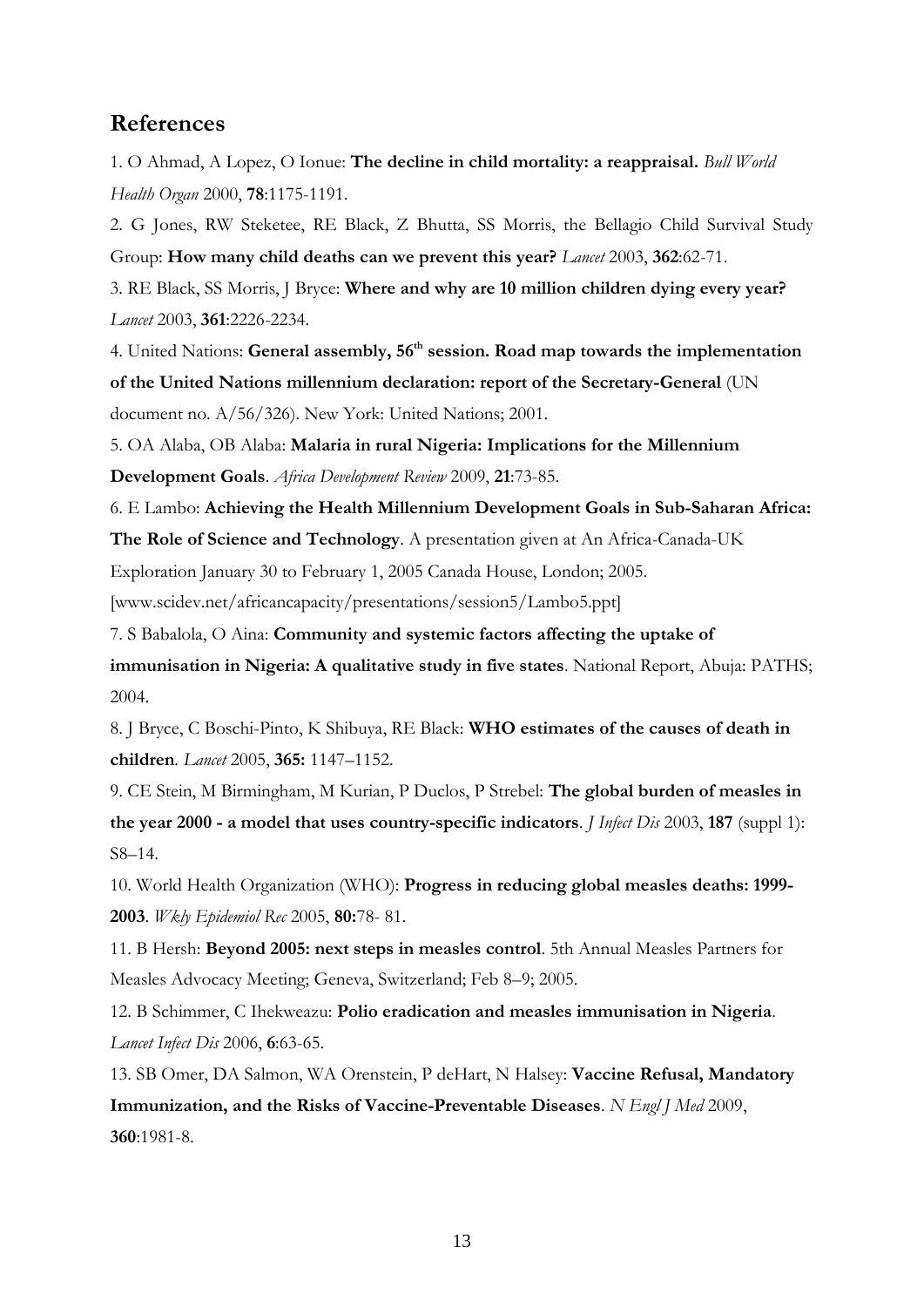14. P Nyarko, B Pence, C Debpuur: **Immunization status and child survival in rural Ghana**. Population Research Division Working Paper No. 147, Population Council, New York; 2001. 15. SB Omer, DA Salmon, WA Orenstein, P deHart, N Halsey: **Vaccine refusal, mandatory immunization and the risks of vaccine-preventable diseases**. *N Engl J Med* 2009, **360**:1981- 1988.

16. WHO, UNICEF: **Global immunization vision and strategy, 2006-2015**. Geneva, Switzerland and New York, USA: WHO and UNICEF; 2005.

17. WHO: **Report of the eight meeting of the Technical Consultative Group (TCG) on the Global Eradication of Poliomyelitis, Geneva, 24-25 April 2003**. Geneva, Switzerland: WHO; 2003.

18. L Brenzel, LJ Wolfson, J Fox-Rushby, M Miller, NA Halsey: **Vaccine-preventable diseases**. In DT Jamison, JG Breman, AR Measham, G Alleyne, M Claeson, DB Evans, P Jha, A Mills, P Musgrove (Eds.). Disease control priorities in developing countries. Oxford University Press and The World Bank. Washington: WHO; 2006.

19. United Nations Children's Fund (UNICEF): **The State of the World's Children**. New York: UNICEF; 2001

20. National Population Commission (NPC): **Nigeria Demographic and Health Survey 2003.** Calverton, Maryland: National Population Commission and ORC Macro; 2004.

21. AV Diez-Roux: **Investigating neighbourhood and area effect on health**. *Am J Publ Health* 2001, **91**:783-789.

22. M Pearl, P Braveman, B Abrams: **The relationship of neighbourhood socioeconomic characteristics to birthweight among five ethnic groups in California**. *Am J Publ Health* 2001, **91**:1808-1824.

23. A Case, D Lubotsky, C Paxson: **Economic status and health in childhood: The origins of the gradient**. *American Economic Review* 2002, **92**: 1308–1334.

24. J Currie, M Stabile: **Socioeconomic status and child health: Why is the relationship stronger for older children?** *American Economic Review* 2003, **93**:1813–1823.

25. Lee S-H: **Demand for immunization, parental selection, and child survival: Evidence from rural India**. *Review of Economics of the Household* 2005, **3**:171–197.

26. KS Sugathan, V Mishra, RD Retherford: **Promoting institutional deliveries in rural India: The role of antenatal-care services**. National Family Health Survey Subject Reports, No. 20. Mumbai: Institutional Institute for Population Sciences; and Honolulu: East–West Center; 2001. 27. StataCorporation. **Stata Statistical Software**. College Station, TX; 2001.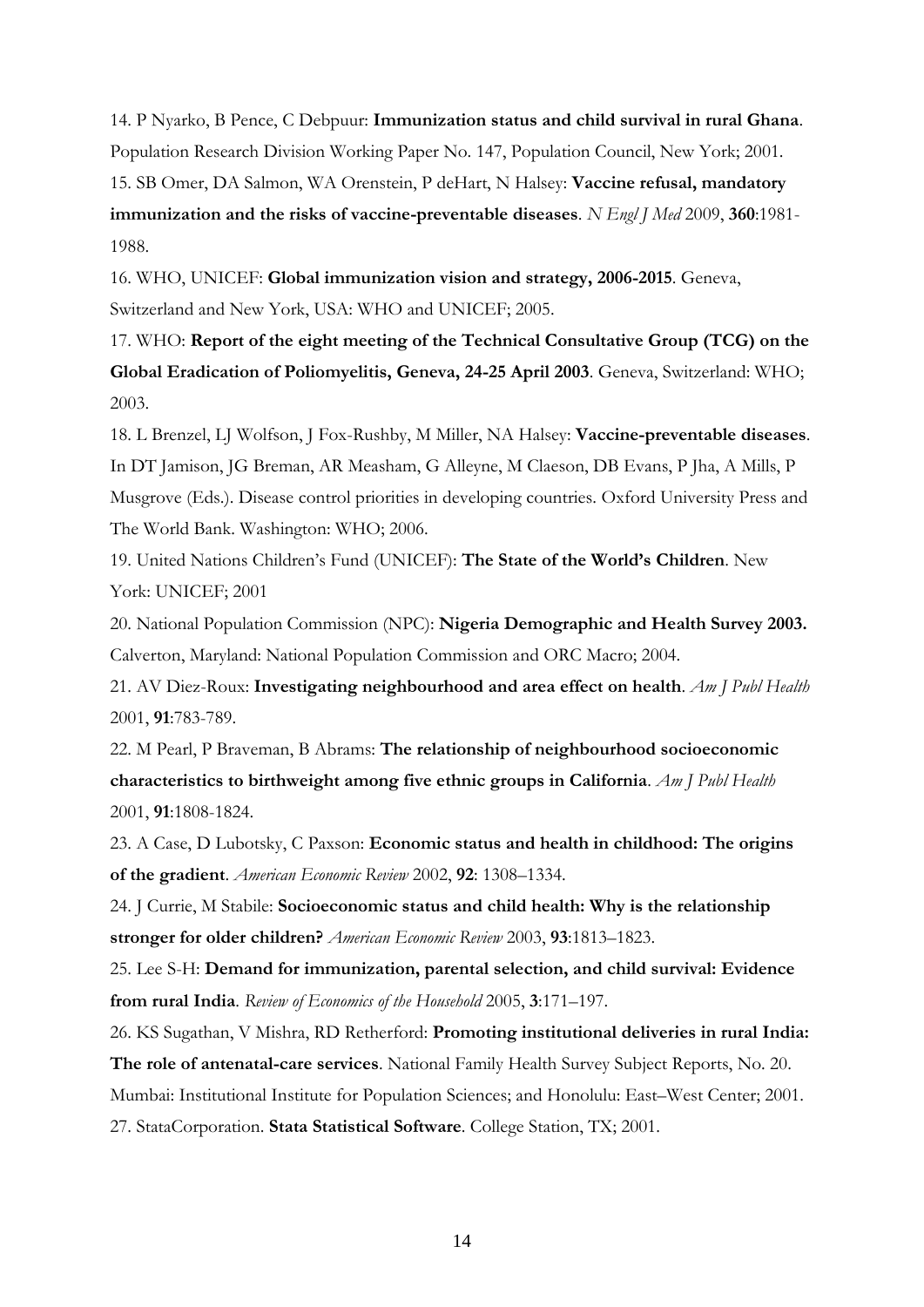28. T Snijders, RJ Bosker: **Multilevel analysis - an introduction to basic and advanced multilevel modelling**. Thousand Oaks, California: Sage Publications; 1999.

29. K Larsen, J Merlo: **Appropriate assessment of neighborhood effects on individual health: integrating random and fixed effects in multilevel logistic regression**. *Am J Epidemiol* 2005, **161**:81-88.

30. Center for Multilevel Modelling: **MLwiN software package**. Centre for Multilevel Modelling; 2000.

31. J Rashbash, W Browne, H Goldstein, M Yang, I Plewis, M Healy, G Woodhouse, D Draper, I Langford, T Lewis: **A users guide to MLwiN , Version 2.1.** London, Institute of Education; 2000.

32. B Chukwuezi: **Through thick and thin: Igbo rural-urban circularity, identity and investment.** *J Contemp Afr Stud* 2001, **19**:55-55.

33. Nigerian Institute of Social and Economic Research (NISER): **Nigerian Migration and Urbanization Survey 1993:** Ibadan; 1993.

34. D Antai: **Faith and Child Survival: The Role of Religion on Childhood Immunization in Nigeria**. *J biosocial Sci* 2009, **41**:57-76.

35. G Njoku: **Measles immunization campaign targets 29 million Nigerian children.** At a glance: Nigeria. UNICEF, 18th October 2006.

[http://www.unicef.org/infobycountry/nigeria\_36211.html]

36. JW Lynch, GA Kaplan, RD Cohen, J Kauhanen, TW Wilson, NL Smith, JT Salonen: **Do cardiovascular risk factors explain the relationship between socioeconomic status, risk of all-cause mortality, cardiovascular mortality and acute myocardial infarction?** *Am J Epidemiol* 1996, **144**:934-942.

37. KS Khan, D Wojdyla, L Say, AM Gulmezoglu, PF Van Look: **WHO analysis of causes of maternal death: a systematic review**. *Lancet* 2006, **36**7:1066-1074.

38. World Health Organization (WHO): **Maternal mortality in 2000: estimates developed by WHO, UNICEF and UNFPA**. Geneva: World Health Organization; 2003.

39. D Filmer, LH Pritchett: **Estimating wealth effects without expenditure data-or tears: an application to educational enrolments in states of India**. *Demography* 2001, **38**:115-132.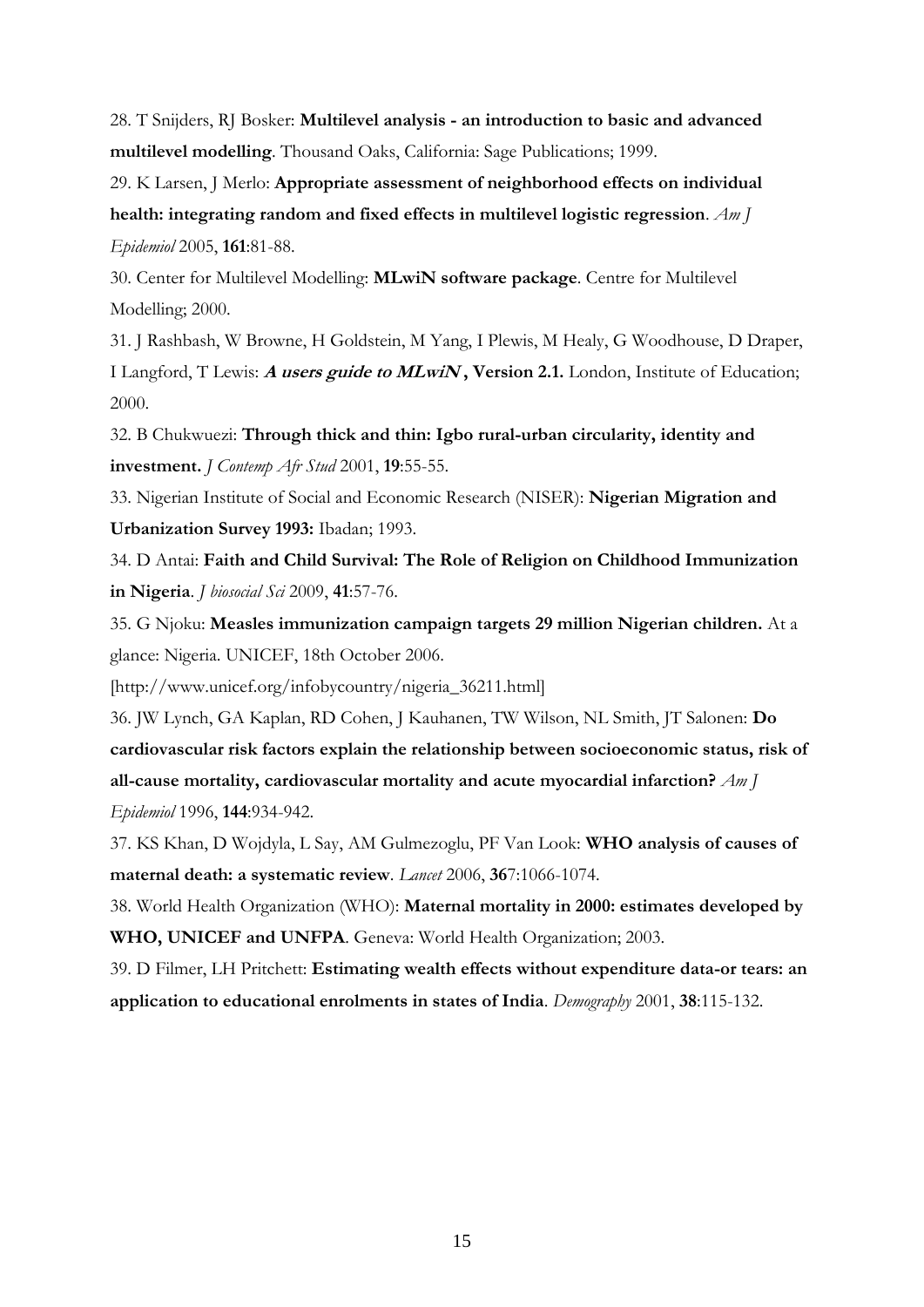| Vaccine                                     | Schedule |
|---------------------------------------------|----------|
| Bacillus Calmette-Guerin (BCG)              | Birth    |
| Diphtheria, pertussis and tetanus (DPT) I   | 6 weeks  |
| Oral polio vaccine (OPV) I                  | 6 weeks  |
| Diphtheria, pertussis and tetanus (DPT) II  | 10 weeks |
| Oral polio vaccine (OPV) II                 | 10 weeks |
| Diphtheria, pertussis and tetanus (DPT) III | 14 weeks |
| Oral polio vaccine (OPV) III                | 14 weeks |
| Measles                                     | 9 months |

**Table 1. Routine expanded programme on immunization (EPI) schedule in Nigeria**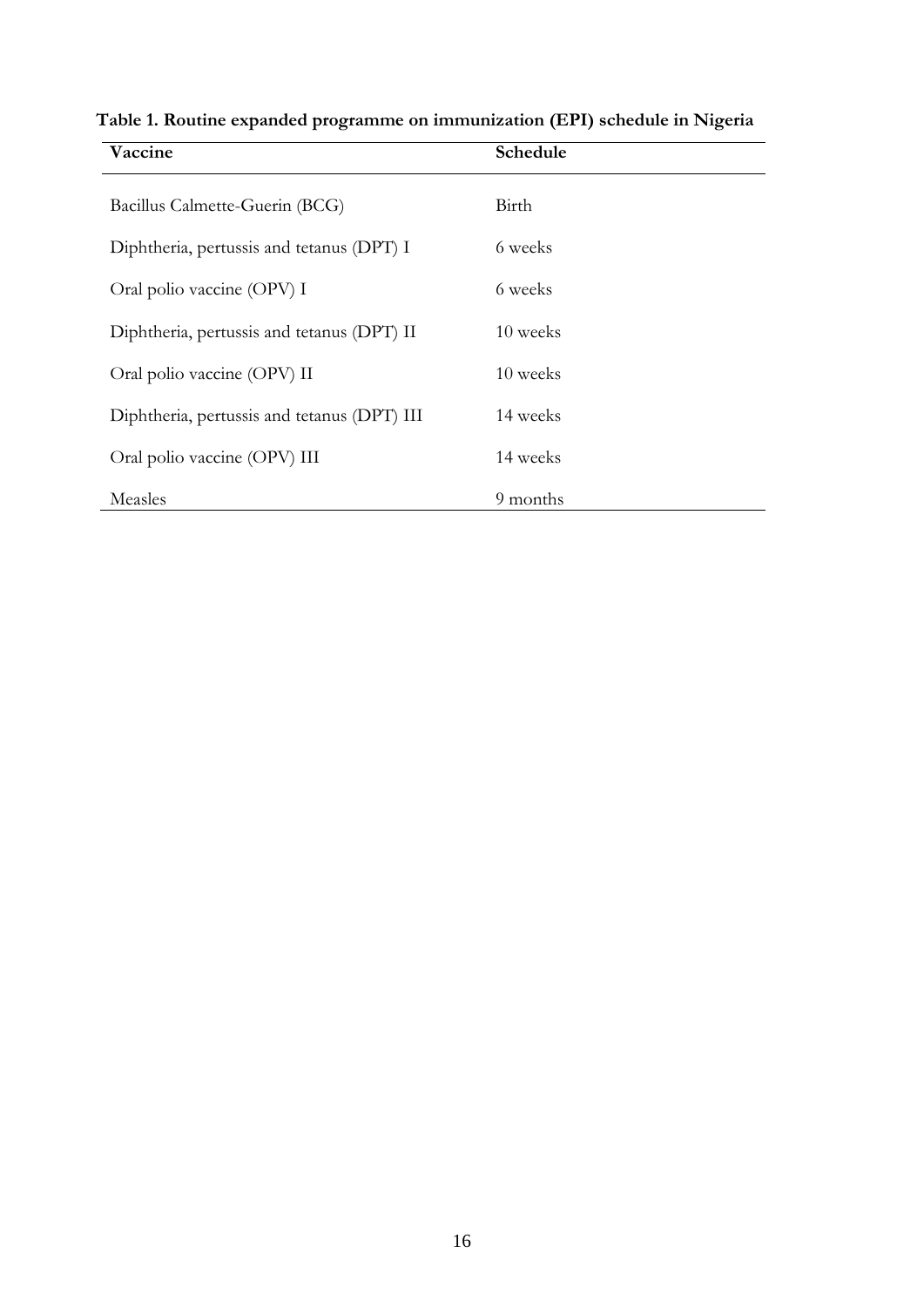|                                    | Full immunization |                |               |  |
|------------------------------------|-------------------|----------------|---------------|--|
|                                    | Yes               | N <sub>0</sub> |               |  |
| Individual characteristics         | $n(^{0}_{0})$     | $n(^{0}_{0})$  | Total $N(\%)$ |  |
| Sex of child                       |                   |                |               |  |
| Female                             | 249 (13)          | 1617 (87)      | 1866 (100)    |  |
| Male                               | 256 (14)          | 1609 (86)      | 1865 (100)    |  |
| Birth order/birth interval         |                   |                |               |  |
| First birth (order 1)              | 108(14)           | 638 (86)       | 746 (100)     |  |
| Order 2-4 & $\leq$ 24 months       | 59 (14)           | 359 (86)       | 418 (100)     |  |
| Order 2-4 & 24-47 months           | 146 (15)          | 848 (85)       | 994 (100)     |  |
| Order $2 - 4$ & $48 +$ months      | 32(14)            | 204 (86)       | 236 (100)     |  |
| Order $5+$ & $\leq$ 24 months      | 22(8)             | 239 (92)       | 261 (100)     |  |
| Order 5+ & 24 - 47months           | 99 (12)           | 695 (88)       | 794 (100)     |  |
| Order $5+$ & $48+$ months          | 39 (14)           | 245 (86)       | 284 (100)     |  |
| Mother's age                       |                   |                |               |  |
| $15 - 18$                          | 10(5)             | 200 (95)       | 210 (100)     |  |
| $19 - 23$                          | 91(11)            | 699 (89)       | 790 (100)     |  |
| $24 - 28$                          | 154 (14)          | 973 (86)       | 1127 (100)    |  |
| $29 - 33$                          | 102(14)           | 637 (86)       | 739 (100)     |  |
| $\geq$ 34                          | 148 (17)          | 717 (83)       | 865 (100)     |  |
| <b>Marital status</b>              |                   |                |               |  |
| Single                             | 13(21)            | 49 (79)        | 62 (100)      |  |
| <b>Currently married</b>           | 473 (13)          | 3076 (87)      | 3549 (100)    |  |
| Formerly married                   | 19(16)            | 101 (84)       | 120 (100)     |  |
| Ethnicity                          |                   |                |               |  |
| Hausa/Fulani/Kanuri                | 128(7)            | 1774 (93)      | 1902 (100)    |  |
| Igbo                               | 84 (23)           | 285 (77)       | 369 (100)     |  |
| Yoruba                             | 84 (34)           | 165(66)        | 249 (100)     |  |
| Others                             | 209 (17)          | 1002 (83)      | 1211 (100)    |  |
| Mothers' education                 |                   |                |               |  |
| No education                       | 169(8)            | 1986 (92)      | 2155 (100)    |  |
| Primary                            | 142 (18)          | 663 (82)       | 805 (100)     |  |
| Secondary or higher                | 194 (25)          | 577 (75)       | 771 (100)     |  |
| Mothers' occupation                |                   |                |               |  |
|                                    | 41(36)            | 74 (64)        | 115 (100)     |  |
| Professional/Technical/Management  |                   |                |               |  |
| Clerical, sales, services, skilled | 218 (14)          | 1385 (86)      | 1603 (100)    |  |
| manual                             |                   |                |               |  |
| Agric. self., Agric. employee,     |                   |                |               |  |
| household                          |                   |                |               |  |
|                                    | 97(17)            | 483 (83)       | 580 (100)     |  |
| & domestic, unskilled manual       |                   |                |               |  |
| Not working                        | 149 (10)          | 1284 (90)      | 1433 (100)    |  |
| <b>Wealth</b> index                |                   |                |               |  |
| Poorest                            | 82 (9)            | 869 (91)       | 951 (100)     |  |
| Poorer                             | 79 (9)            | 765 (91)       | 844 (100)     |  |
| Middle                             | 96 (12)           | 681 (88)       | 777 (100)     |  |
| Richer                             | 98 (15)           | 574 (85)       | 672 (100)     |  |
| Richest                            | 150(31)           | 337 (69)       | 487 (100)     |  |

## **Table 2. Proportion of children that received full immunization**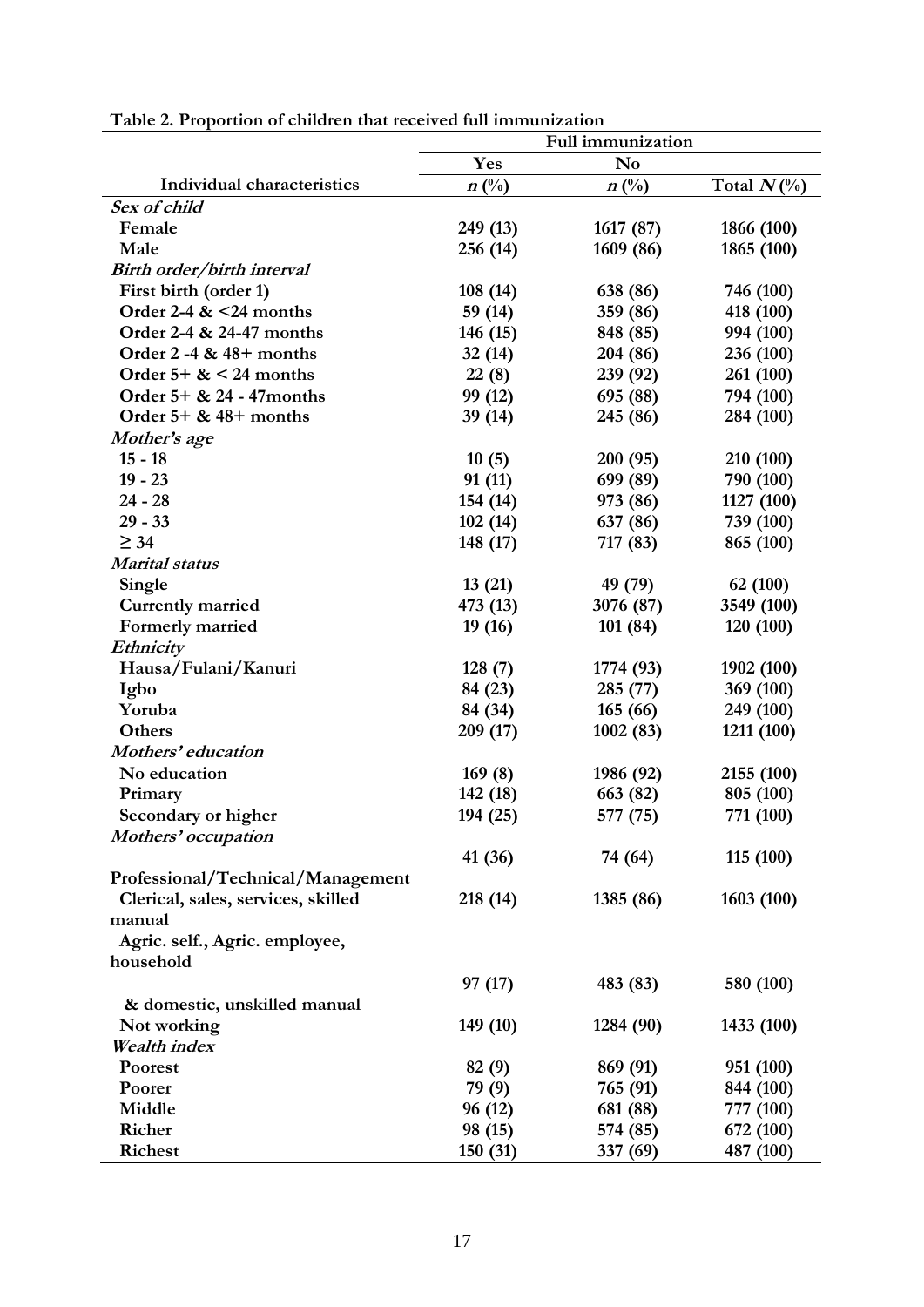| <b>Variables</b>                           | Model 0<br>(Empty | Model 1<br>(Child-level | Model 2<br>(Mother-level | Model 3<br>(Community- |
|--------------------------------------------|-------------------|-------------------------|--------------------------|------------------------|
|                                            | model)            | variables)              | variables)               | level variables)       |
|                                            | OR (95% CI)       | OR (95% CI)             | OR (95% CI)              | OR (95% CI)            |
| <b>Fixed effects</b>                       |                   |                         |                          |                        |
| Individual characteristics                 |                   |                         |                          |                        |
| Sex of child                               |                   |                         |                          |                        |
| Female                                     |                   | $1.02(0.85 - 1.22)$     | $1.01(0.83 - 1.22)$      | $1.00(0.80 - 1.26)$    |
| Male                                       |                   | 1                       | 1                        | 1                      |
| Birth order/birth interval                 |                   |                         |                          |                        |
| First birth (order 1)                      |                   | $1.03(0.79-1.34)$       | $0.98(0.72-1.33)$        | $0.99(0.69 - 1.41)$    |
| Order 2-4 & $\leq$ 24 months               |                   | $1.00$ (0.73 – 1.38)    | $1.03(0.73 - 1.44)$      | $0.89(0.62 - 1.31)$    |
| Order 2-4 & 24-47 months                   |                   | 1                       | 1                        | 1                      |
| Order $2 - 4 \& 48 +$ months               |                   | $0.78(0.52 - 1.17)$     | $0.66$ (0.43 – 1.01)     | $0.65(0.39 - 1.07)$    |
| Order $5+< 24$ months                      |                   | $0.51~(0.33-0.79)^{*}$  | $0.54$ (0.33 – 0.89)     | $0.61(0.34-1.09)$      |
| Order 5+ & 24-47 months                    |                   | $0.85(0.65 - 1.11)$     | $0.84(0.60 - 1.18)$      | $0.87(0.59 - 1.30)$    |
| Order $5+$ & $48+$ months                  |                   | $0.98(0.67 - 1.42)$     | $0.84(0.54 - 1.32)$      | $0.70(0.41 - 1.21)$    |
| Mother's age                               |                   |                         |                          |                        |
| $15 - 18$                                  |                   |                         | $0.55(0.27-1.11)$        | $0.45(0.19-1.10)$      |
| $19 - 23$                                  |                   |                         | $0.99(0.73 - 1.36)$      | $0.89$ $(0.62 - 1.29)$ |
| $24 - 28$                                  |                   |                         |                          | 1                      |
| $29 - 33$                                  |                   |                         | $0.98(0.72-1.32)$        | $0.81(0.57 - 1.16)$    |
| $\geq$ 34                                  |                   |                         | $1.33(0.95 - 1.85)$      | $1.33(0.91 - 1.94)$    |
| Marital status                             |                   |                         |                          |                        |
| Single                                     |                   |                         | $1.18(0.52 - 2.66)$      | $0.92(0.35 - 2.40)$    |
| Currently married                          |                   |                         | $0.89(0.53 - 1.49)$      | $0.67$ $(0.37 - 1.19)$ |
| Formerly married                           |                   |                         |                          |                        |
| Ethnicity                                  |                   |                         |                          |                        |
| Hausa/Fulani/Kanuri                        |                   |                         |                          |                        |
| Igbo                                       |                   |                         | $1.66(1.15-2.41)$        | $2.47(1.28 - 4.76)$    |
| Yoruba                                     |                   |                         | $1.90(1.29 - 2.81)$      | $1.47(0.78 - 2.80)$    |
| Others                                     |                   |                         | $1.68(1.27 - 2.23)$      | $1.47(0.96 - 2.25)$    |
| Mothers' education                         |                   |                         |                          |                        |
| No education                               |                   |                         | $0.85(0.62 - 1.16)$      | $0.85(0.58-1.25)$      |
| Primary                                    |                   |                         | $1.05(0.79 - 1.39)$      | $1.04(0.74 - 1.48)$    |
| Secondary or higher<br>Mothers' occupation |                   |                         | 1                        | 1                      |
| Prof./Tech./Manag.                         |                   |                         | 1                        | 1                      |
| Clerical, sales, services, skilled         |                   |                         | $0.62$ (0.40 - 0.96)     | $0.56(0.34 - 0.93)$    |
| manual                                     |                   |                         |                          |                        |
| Agric. self., Agric. employee,             |                   |                         | $0.81$ (0.49 - 1.33)     | $0.88(0.49 - 1.60)$    |
| household & domestic,                      |                   |                         |                          |                        |
| unskilled manual                           |                   |                         |                          |                        |
| Not working                                |                   |                         | $0.68$ (0.43 - 1.08)     | $0.68$ (0.40 - 1.16)   |
| Wealth index                               |                   |                         |                          |                        |
| Poorest                                    |                   |                         | $0.44(0.29-0.65)$        | $0.35(0.21-0.59)$      |
| Poorer                                     |                   |                         | $0.49(0.34 - 0.71)$      | $0.47$ $(0.27 - 0.81)$ |

**Table 3. Odds ratios and 95% confidence intervals for multilevel logistic regression models**